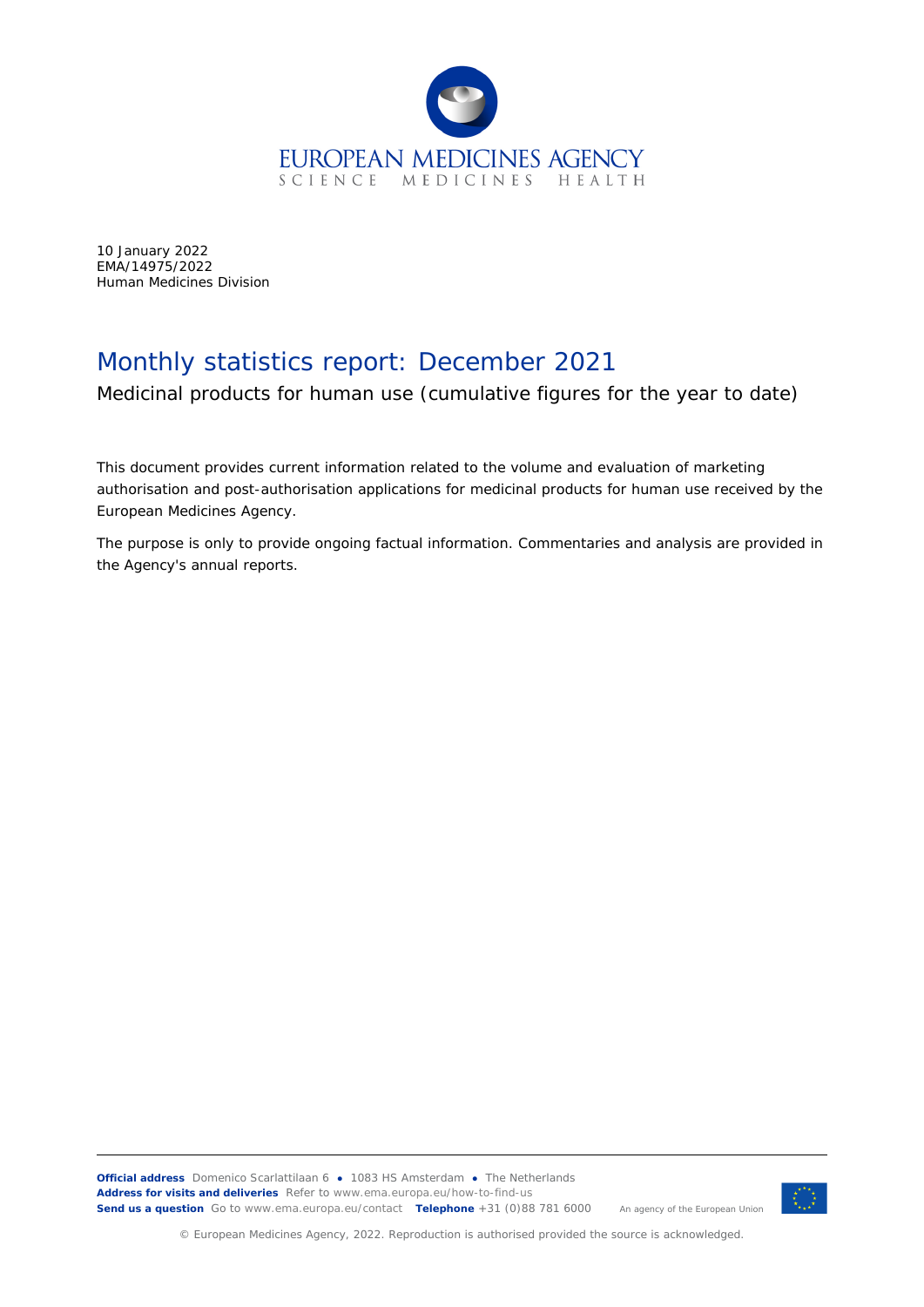|                                                                            | 2018           |                |          | 2019                                      |              | 2020           |                | $2021^{\dagger}$ |  |
|----------------------------------------------------------------------------|----------------|----------------|----------|-------------------------------------------|--------------|----------------|----------------|------------------|--|
|                                                                            | <b>Started</b> | Finalised      |          | Started   Finalised   Started   Finalised |              |                | <b>Started</b> | <b>Finalised</b> |  |
| Non-orphan medicinal<br>products                                           |                |                |          |                                           |              |                |                |                  |  |
| New products                                                               | 31             | 34             | 33       | 31                                        | 46           | 39             | 43             | 46               |  |
| Advanced-therapy medicinal<br>products                                     | $\mathbf{1}$   | $\Omega$       | $\Omega$ | $\Omega$                                  | $\mathbf{1}$ | $\Omega$       | $\Omega$       | $\Omega$         |  |
| Paediatric-use (PUMA) products                                             | $\Omega$       | $\overline{2}$ | $\Omega$ | $\Omega$                                  | 1            | $\overline{O}$ | $\Omega$       | $\Omega$         |  |
| Well-established use, abridged,<br>hybrid and informed consent<br>products | 5              | 6              | 12       | 8                                         | 10           | $\overline{7}$ | $\overline{7}$ | 6                |  |
| Generic products                                                           | 18             | 9              | 17       | 15                                        | 16           | 15             | 21             | 12               |  |
| Similar biological products                                                | 9              | 15             | 13       | 5                                         | 13           | 12             | 10             | $\overline{7}$   |  |
| Sub-total product applications                                             | 64             | 66             | 75       | 59                                        | 86           | 73             | 81             | 71               |  |
| Orphan medicinal products <sup>6</sup>                                     |                |                |          |                                           |              |                |                |                  |  |
| New products                                                               | 17             | 20             | 27       | 11                                        | 28           | 23             | 29             | 24               |  |
| Advanced-therapy medicinal<br>products                                     | $\overline{2}$ | 3              | 1        | 1                                         | 8            | 3              | 3              | 2                |  |
| Total product applications                                                 | 83             | 89             | 103      | 71                                        | 123          | 99             | 113            | 97               |  |

## **Table 1.** Pre-authorisation: Marketing-authorisation applications\*

\* Finalised applications exclude applications withdrawn prior to opinion.

 $\dagger$  Figures for the current year are cumulative, year to date. Figures for preceding years are totals for the year.

◊ These figures reflect the orphan status of the medicinal products at the time of the CHMP opinion. EMA's Committee for Orphan Medicinal Products (COMP) then assesses whether the orphan designation should be maintained.



## **Marketing authorisation application evaluations started by type of application**

 $<sup>†</sup>$  Figures for the current year are cumulative, year to date. Figures for preceding years are totals for the year.</sup>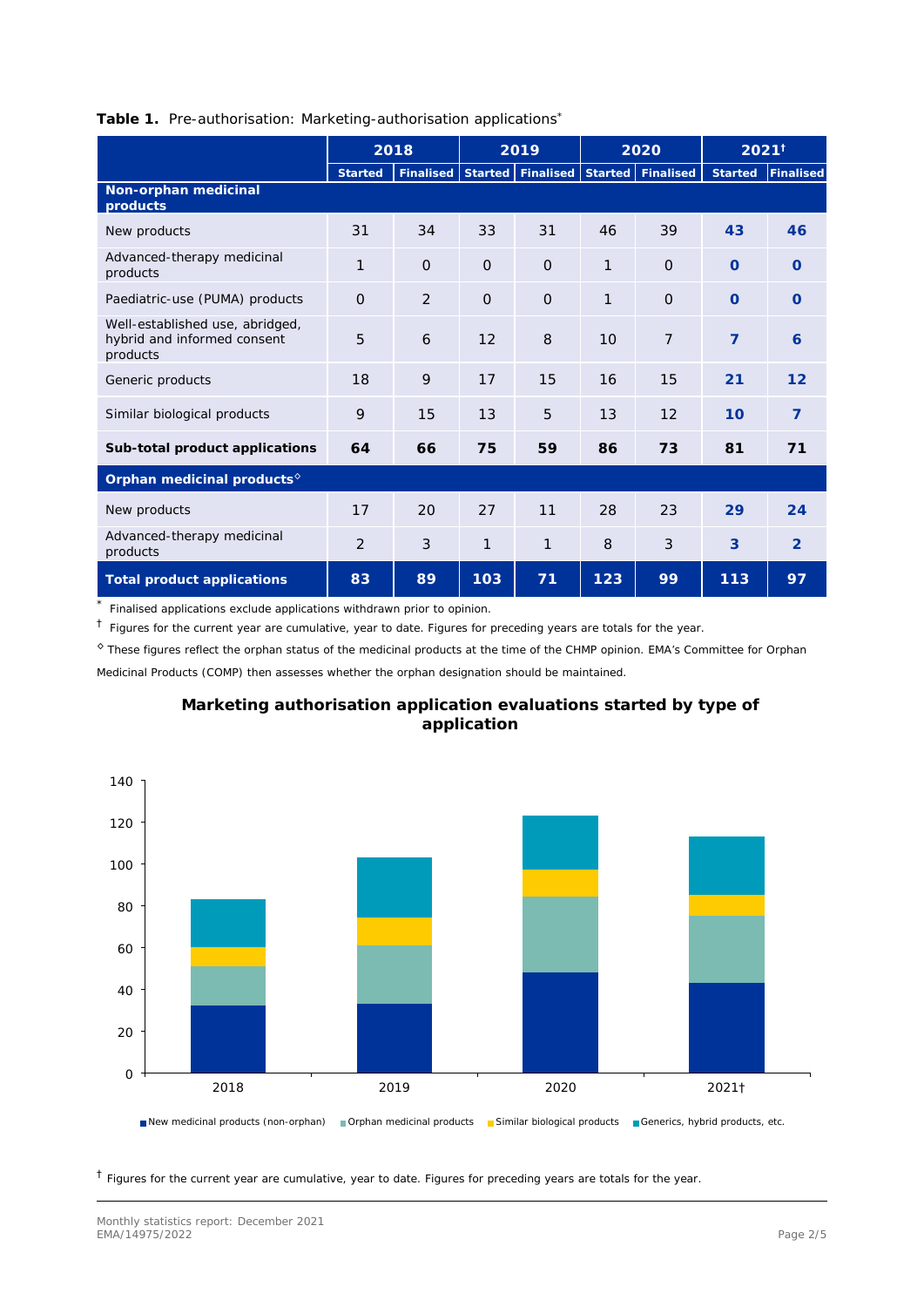| Table 2. Pre-authorisation: Outcome of the evaluation of marketing authorisation applications* |  |  |  |
|------------------------------------------------------------------------------------------------|--|--|--|
|                                                                                                |  |  |  |

|                                                                    | 2018           | 2019 | 2020           | $2021^{\dagger}$ |
|--------------------------------------------------------------------|----------------|------|----------------|------------------|
| Positive opinions                                                  | 83             | 65   | 96             | 92               |
| Opinions recommending conditional<br>**<br>marketing authorisation |                | 8    | 13             | 13               |
| Opinions under exceptional<br>**<br>circumstances                  | 3              |      | $\overline{4}$ | 4                |
| Negative opinions                                                  | 6              | 6    | 3              | 5                |
| Opinions after accelerated assessment**                            | $\overline{4}$ | 3    | 6              | 3                |
| Applications withdrawn prior to opinion                            | 10             | 12   | 16             | 8                |
| Re-examinations requested                                          | 5              | 4    | 2              | 4                |
| Re-examination - Positive opinions                                 |                |      |                | $\Box$           |

\* Applicants can request a re-examination. The first four rows present the outcome of the evaluation before a re-examination (or a re-consideration). The final row shows the number of changes from a negative to a positive opinion following a re-examination or a re-consideration.

\*\* Included in the figures for positive opinions.

 $<sup>†</sup>$  Figures for the current year are cumulative, year to date. Figures for preceding years are totals for the year.</sup>





 $<sup>†</sup>$  Figures for the current year are cumulative, year to date. Figures for preceding years are totals for the year.</sup>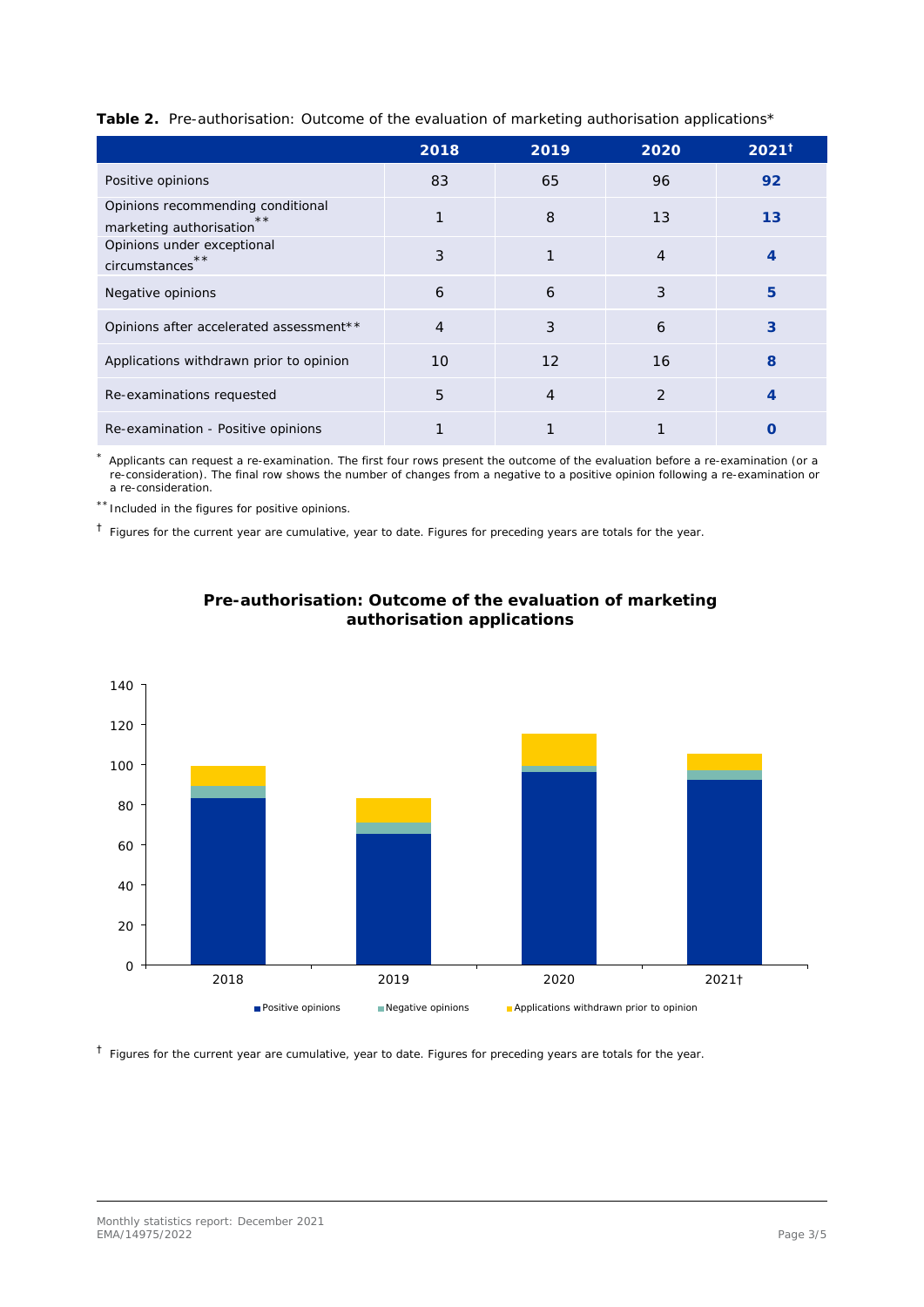## **Table 3.** Scientific services

|                                                                                                    | 2018     |          |                             | 2019     |                     | 2020     | $2021^{\dagger}$  |    |
|----------------------------------------------------------------------------------------------------|----------|----------|-----------------------------|----------|---------------------|----------|-------------------|----|
|                                                                                                    | Started  |          | Finalised Started Finalised |          | Started   Finalised |          | Started Finalised |    |
|                                                                                                    |          |          |                             |          |                     |          |                   |    |
| Compassionate-use opinions                                                                         | $\Omega$ | $\Omega$ | $\Omega$                    | $\Omega$ |                     |          | $\Omega$          |    |
| Art. 58 (WHO) scientific opinions                                                                  |          |          | $\Omega$                    | $\Omega$ | $\Omega$            |          | 3                 |    |
| Opinions on ancillary medicinal<br>substances in medical devices*                                  | $\Omega$ |          | $\Omega$                    | $\Omega$ | $\Omega$            | $\Omega$ | $\Omega$          |    |
| Plasma master file<br>(includes initial certification, variations)<br>and annual re-certification) | 19       | 18       | 17                          | 21       | 21                  | 20       | 20                | 17 |

\* Consultation in accordance with Council Directive 93/42/EEC concerning medical devices as amended by Directive 2000/70/EC as regards medical devices incorporating stable derivates of human blood or plasma and Directive 2001/14/EC.

† Figures for the current year are cumulative, year to date. Figures for preceding years are totals for the year.